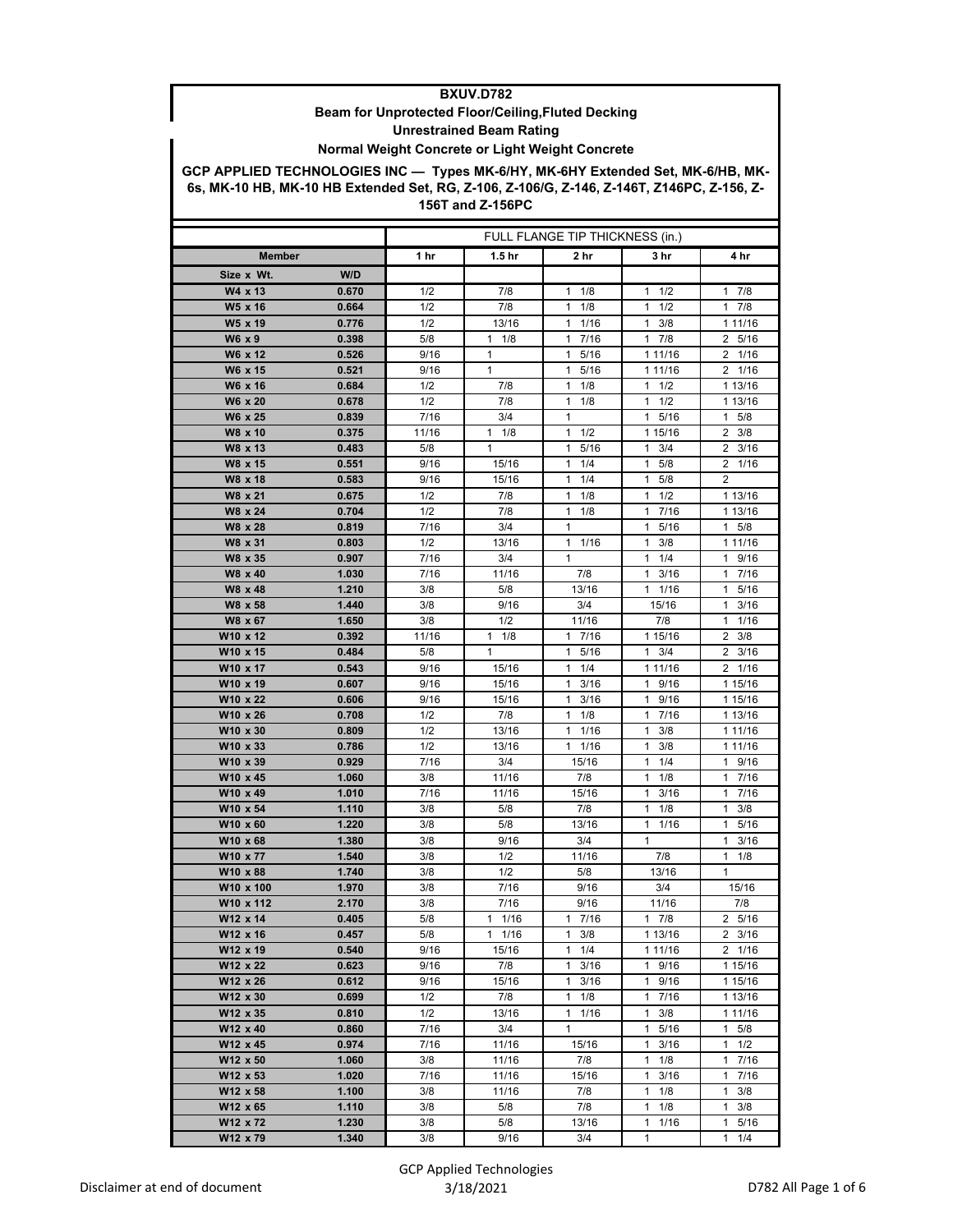|                                          | FULL FLANGE TIP THICKNESS (in.) |                   |                      |                      |                      |
|------------------------------------------|---------------------------------|-------------------|----------------------|----------------------|----------------------|
| <b>Member</b>                            | 1 hr                            | 1.5 <sub>hr</sub> | 2 hr                 | 3 hr                 | 4 hr                 |
| W/D<br>Size x Wt.                        |                                 |                   |                      |                      |                      |
| W12 x 87<br>1.470                        | 3/8                             | 9/16              | 11/16                | 15/16                | $1 \t1/8$            |
| W12 x 96<br>1.610                        | 3/8                             | 1/2               | 11/16                | 7/8                  | $1 \t1/16$           |
| 1.770<br>W12 x 106                       | 3/8                             | 1/2               | 5/8                  | 13/16                | $\mathbf{1}$         |
| W12 x 120<br>1.990                       | 3/8                             | 7/16              | 9/16                 | 3/4                  | 15/16                |
| W12 x 136<br>2.230                       | 3/8                             | 7/16              | 9/16                 | 11/16                | 7/8                  |
| W12 x 152<br>2.450                       | 3/8                             | 3/8               | 1/2                  | 5/8                  | 13/16                |
| W12 x 170<br>2.720                       | 3/8                             | 3/8               | 7/16                 | 9/16                 | 3/4                  |
| W12 x 190<br>3.000                       | 3/8                             | 3/8               | 7/16                 | 9/16                 | 11/16                |
| W12 x 210<br>3.270                       | 3/8                             | 3/8               | 3/8                  | 1/2                  | 5/8                  |
| W12 x 230<br>3.550                       | 3/8                             | 3/8               | 3/8                  | 1/2                  | 9/16                 |
| W12 x 252<br>3.840                       | 3/8                             | 3/8               | 3/8                  | 7/16                 | 9/16                 |
| W12 x 279<br>4.190                       | 3/8                             | 3/8               | 3/8                  | 7/16                 | 1/2                  |
| W12 x 305<br>4.490<br>W12 x 336<br>4.850 | 3/8<br>3/8                      | 3/8<br>3/8        | 3/8<br>3/8           | 3/8<br>3/8           | 1/2<br>7/16          |
| W14 x 22<br>0.534                        | 9/16                            | $\mathbf{1}$      | 5/16<br>$\mathbf{1}$ | 1 11/16              | 2 1/16               |
| W14 x 26<br>0.628                        | 9/16                            | 7/8               | $1 \t3/16$           | 1 9/16               | 1 15/16              |
| W14 x 30<br>0.644                        | 1/2                             | 7/8               | 3/16<br>1            | $1 \t1/2$            | 7/8<br>1             |
| W14 x 34<br>0.725                        | 1/2                             | 13/16             | $1 \t1/8$            | 7/16<br>$\mathbf{1}$ | 3/4<br>$\mathbf{1}$  |
| W14 x 38<br>0.809                        | 1/2                             | 13/16             | 1<br>1/16            | $\mathbf{1}$<br>3/8  | 1 1 1 / 16           |
| W14 x 43<br>0.874                        | 7/16                            | 3/4               | 1                    | 5/16<br>$\mathbf{1}$ | $1 \t5/8$            |
| W14 x 48<br>0.970                        | 7/16                            | 11/16             | 15/16                | 3/16<br>1            | 1/2<br>1             |
| W14 x 53<br>1.060                        | 3/8                             | 11/16             | 7/8                  | $\mathbf{1}$<br>1/8  | $\mathbf{1}$<br>7/16 |
| W14 x 61<br>1.100                        | 3/8                             | 11/16             | 7/8                  | 1/8<br>$\mathbf{1}$  | 3/8<br>$\mathbf{1}$  |
| W14 x 68<br>1.220                        | 3/8                             | 5/8               | 13/16                | 1 1/16               | 1<br>5/16            |
| W14 x 74<br>1.320                        | 3/8                             | 9/16              | 3/4                  | $\mathbf{1}$         | 1/4<br>1             |
| W14 x 82<br>1.450                        | 3/8                             | 9/16              | 3/4                  | 15/16                | 1/8<br>1             |
| W14 x 90<br>1.310                        | 3/8                             | 9/16              | 3/4                  | $\mathbf{1}$         | $1 \t1/4$            |
| W14 x 99<br>1.430                        | 3/8                             | 9/16              | 3/4                  | 15/16                | 3/16<br>1            |
| W14 x 109<br>1.570                       | 3/8                             | 1/2               | 11/16                | 7/8                  | 1/8<br>1             |
| W14 x 120<br>1.710                       | 3/8                             | 1/2               | 5/8                  | 13/16                | $\mathbf{1}$         |
| W14 x 132<br>1.890                       | 3/8                             | 7/16              | 5/8                  | 3/4                  | 15/16                |
| W14 x 145<br>1.990                       | 3/8<br>3/8                      | 7/16<br>7/16      | 9/16<br>9/16         | 3/4<br>11/16         | 15/16<br>7/8         |
| W14 x 159<br>2.160<br>W14 x 176<br>2.380 | 3/8                             | 3/8               | 1/2                  | 5/8                  | 13/16                |
| W14 x 193<br>2.600                       | 3/8                             | 3/8               | 1/2                  | 5/8                  | 3/4                  |
| W14 x 211<br>2.810                       | 3/8                             | 3/8               | 7/16                 | 9/16                 | 11/16                |
| W14 x 233<br>3.080                       | 3/8                             | 3/8               | 7/16                 | 9/16                 | 11/16                |
| W14 x 257<br>3.360                       | 3/8                             | 3/8               | 3/8                  | 1/2                  | 5/8                  |
| W14 x 283<br>3.660                       | 3/8                             | 3/8               | 3/8                  | 7/16                 | 9/16                 |
| W14 x 311<br>3.980                       | 3/8                             | 3/8               | 3/8                  | 7/16                 | 9/16                 |
| W14 x 342<br>4.320                       | 3/8                             | 3/8               | 3/8                  | 7/16                 | 1/2                  |
| W14 x 370<br>4.630                       | 3/8                             | 3/8               | 3/8                  | 3/8                  | 1/2                  |
| W14 x 398<br>4.930                       | 3/8                             | 3/8               | 3/8                  | 3/8                  | 7/16                 |
| 5.210<br>W14 x 426                       | 3/8                             | 3/8               | 3/8                  | 3/8                  | 7/16                 |
| W14 x 455<br>5.530                       | 3/8                             | 3/8               | 3/8                  | 3/8                  | 7/16                 |
| W14 x 500<br>5.950                       | 3/8                             | 3/8               | 3/8                  | 3/8                  | 3/8                  |
| 6.430<br>W14 x 550                       | 3/8                             | 3/8               | 3/8                  | 3/8                  | 3/8                  |
| W14 x 605<br>6.960<br>W14 x 665<br>7.490 | 3/8<br>3/8                      | 3/8<br>3/8        | 3/8<br>3/8           | 3/8                  | 3/8<br>3/8           |
| W14 x 730<br>8.080                       | 3/8                             | 3/8               | 3/8                  | 3/8<br>3/8           | 3/8                  |
| W16 x 26<br>0.558                        | 9/16                            | 15/16             | $1 \t1/4$            | 5/8<br>1             | 2                    |
| W16 x 31<br>0.661                        | 1/2                             | 7/8               | $1 \t3/16$           | $1 \t1/2$            | 17/8                 |
| W16 x 36<br>0.702                        | 1/2                             | 7/8               | $\mathbf{1}$<br>1/8  | 1 7/16               | 1 13/16              |
| W16 x 40<br>0.780                        | 1/2                             | 13/16             | $1 \t1/16$           | 3/8<br>1             | 1 11/16              |
| W16 x 45<br>0.870                        | 7/16                            | 3/4               | $\mathbf{1}$         | 5/16<br>1            | $\mathbf{1}$<br>5/8  |
| W16 x 50<br>0.962                        | 7/16                            | 11/16             | 15/16                | 1<br>1/4             | 1/2<br>1             |
| W16 x 57<br>1.090                        | 3/8                             | 11/16             | 7/8                  | 1<br>1/8             | 1<br>3/8             |
| W16 x 67<br>1.090                        | 3/8                             | 11/16             | 7/8                  | 1/8<br>1             | $\mathbf{1}$<br>3/8  |
| W16 x 77<br>1.250                        | 3/8                             | 5/8               | 13/16                | $1 \t1/16$           | 1/4<br>1             |
| W16 x 89<br>1.430                        | 3/8                             | 9/16              | 3/4                  | 15/16                | 3/16<br>1            |
| W16 x 100<br>1.590                       | 3/8                             | 1/2               | 11/16                | 7/8                  | $\mathbf{1}$<br>1/16 |
| W18 x 35<br>0.672                        | 1/2                             | 7/8               | $1 \t1/8$            | $1 \t1/2$            | 7/8<br>$\mathbf{1}$  |
| W18 x 40<br>0.768                        | 1/2                             | 13/16             | 1/16<br>1            | $1 \t3/8$            | 1 1 1 / 16           |
| W18 x 46<br>0.876                        | 7/16                            | 3/4               | 1                    | 5/16<br>1            | 9/16<br>1            |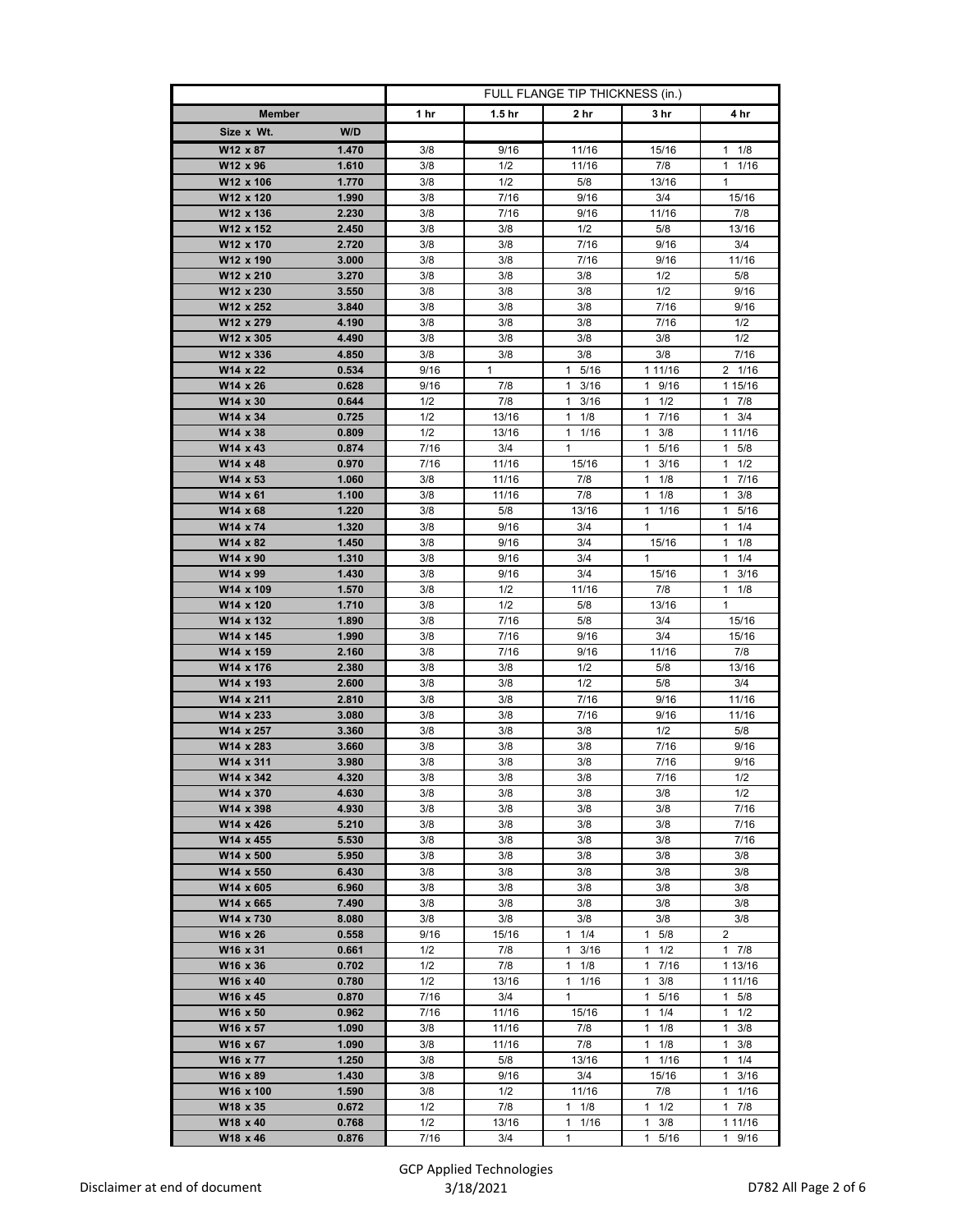|                                          | FULL FLANGE TIP THICKNESS (in.) |                   |                |                            |                                    |
|------------------------------------------|---------------------------------|-------------------|----------------|----------------------------|------------------------------------|
| <b>Member</b>                            | 1 hr                            | 1.5 <sub>hr</sub> | 2 hr           | 3 hr                       | 4 hr                               |
| W/D<br>Size x Wt.                        |                                 |                   |                |                            |                                    |
| W18 x 50<br>0.880                        | 7/16                            | 3/4               | 1              | 1 5/16                     | 1 9/16                             |
| W18 x 55<br>0.963                        | 7/16                            | 11/16             | 15/16          | $1 \t1/4$                  | $1 \t1/2$                          |
| W18 x 60<br>1.040                        | 7/16                            | 11/16             | 7/8            | 3/16<br>$\mathbf{1}$       | 7/16<br>1                          |
| W18 x 65<br>1.130                        | 3/8                             | 5/8               | 7/8            | 1/8<br>1                   | $1 \t3/8$                          |
| W18 x 71<br>1.220                        | 3/8                             | 5/8               | 13/16          | $1 \t1/16$                 | $\mathbf{1}$<br>5/16               |
| W18 x 76<br>1.130                        | 3/8                             | 5/8               | 7/8            | $1 \t1/8$                  | 3/8<br>1.                          |
| W18 x 86<br>1.270                        | 3/8                             | 5/8               | 13/16          | 1                          | 1/4<br>1                           |
| W18 x 97<br>1.420                        | 3/8                             | 9/16              | 3/4            | 15/16                      | 3/16<br>1                          |
| W18 x 106<br>1.550                       | 3/8                             | 1/2               | 11/16          | 7/8                        | $1 \t1/8$                          |
| W18 x 119<br>1.720                       | 3/8                             | 1/2               | 5/8            | 13/16                      | 1                                  |
| W21 x 44<br>0.746                        | 1/2                             | 13/16             | 11/16          | 17/16                      | $\mathbf{1}$<br>3/4                |
| W21 x 50<br>0.838                        | 7/16                            | 3/4               | $\mathbf{1}$   | 1 5/16                     | 5/8<br>1.                          |
| W21 x 57<br>0.952<br>W21 x 62<br>0.952   | 7/16<br>7/16                    | 11/16<br>11/16    | 15/16<br>15/16 | $1 \t1/4$<br>1/4<br>1      | 1/2<br>1.<br>1/2<br>1              |
| W21 x 68<br>1.040                        | 7/16                            | 11/16             | 7/8            | 3/16<br>$\mathbf{1}$       | 7/16<br>1.                         |
| W21 x 73<br>1.110                        | 3/8                             | 5/8               | 7/8            | $1 \t1/8$                  | 3/8<br>1                           |
| W21 x 83<br>1.260                        | 3/8                             | 5/8               | 13/16          | 1 1/16                     | 1/4<br>1.                          |
| W21 x 93<br>1.400                        | 3/8                             | 9/16              | 3/4            | 15/16                      | 3/16<br>1                          |
| W21 x 101<br>1.300                       | 3/8                             | 9/16              | 3/4            | 1                          | 1/4<br>$\mathbf{1}$                |
| W21 x 111<br>1.430                       | 3/8                             | 9/16              | 3/4            | 15/16                      | $1 \t3/16$                         |
| W21 x 122<br>1.570                       | 3/8                             | 1/2               | 11/16          | 7/8                        | $1 \t1/8$                          |
| W21 x 132<br>1.680                       | 3/8                             | 1/2               | 5/8            | 7/8                        | $1/16$<br>$\mathbf{1}$             |
| W21 x 147<br>1.870                       | 3/8                             | 7/16              | 5/8            | 13/16                      | 15/16                              |
| W24 x 55<br>0.828                        | 7/16                            | 3/4               | 1              | 1 5/16                     | $1 \t5/8$                          |
| W24 x 62<br>0.934                        | 7/16                            | 3/4               | 15/16          | $\mathbf{1}$<br>1/4        | 9/16<br>$\mathbf{1}$               |
| W24 x 68<br>0.942                        | 7/16                            | 3/4               | 15/16          | 1/4<br>1                   | 1/2<br>1.                          |
| W24 x 76<br>1.050                        | 7/16                            | 11/16             | 7/8            | $1 \t3/16$                 | 1 7/16                             |
| W24 x 84<br>1.150                        | 3/8                             | 5/8               | 13/16          | 1<br>1/8                   | 3/8<br>1                           |
| W24 x 94<br>1.280                        | 3/8                             | 5/8               | 13/16          | 1                          | 1/4<br>$\mathbf{1}$                |
| W24 x 104<br>1.240<br>W24 x 117<br>1.380 | 3/8<br>3/8                      | 5/8<br>9/16       | 13/16<br>3/4   | $1 \t1/16$<br>$\mathbf{1}$ | 5/16<br>$\mathbf{1}$<br>3/16<br>1. |
| W24 x 131<br>1.540                       | 3/8                             | 1/2               | 11/16          | 7/8                        | $1 \t1/8$                          |
| W24 x 146<br>1.700                       | 3/8                             | 1/2               | 5/8            | 13/16                      | $1 \t1/16$                         |
| W24 x 162<br>1.880                       | 3/8                             | 7/16              | 5/8            | 13/16                      | 15/16                              |
| W27 x 84<br>1.030                        | 7/16                            | 11/16             | 7/8            | $1 \t3/16$                 | 1 7/16                             |
| W27 x 94<br>1.150                        | 3/8                             | 5/8               | 13/16          | $1 \t1/8$                  | $1 \t3/8$                          |
| W27 x 102<br>1.240                       | 3/8                             | 5/8               | 13/16          | $1 \t1/16$                 | 5/16<br>1.                         |
| W27 x 114<br>1.390                       | 3/8                             | 9/16              | 3/4            | 15/16                      | $1 \t3/16$                         |
| W27 x 129<br>1.560                       | 3/8                             | 1/2               | 11/16          | 7/8                        | 1<br>1/8                           |
| W27 x 146<br>1.550                       | 3/8                             | 1/2               | 11/16          | 7/8                        | 1/8<br>1                           |
| W27 x 161<br>1.700                       | 3/8                             | $\overline{1/2}$  | 5/8            | 13/16                      | 11/16                              |
| W27 x 178<br>1.870                       | 3/8                             | 7/16              | 5/8            | 13/16                      | 15/16                              |
| W30 x 90<br>1.020<br>1.120<br>W30 x 99   | 7/16<br>3/8                     | 11/16<br>5/8      | 15/16<br>7/8   | $1 \t3/16$<br>$1 \t1/8$    | 1 7/16<br>3/8<br>1                 |
| W30 x 108<br>1.210                       | 3/8                             | 5/8               | 13/16          | $1 \t1/16$                 | 1 5/16                             |
| W30 x 116<br>1.300                       | 3/8                             | 9/16              | 3/4            | $\mathbf{1}$               | $1 \t1/4$                          |
| 1.390<br>W30 x 124                       | 3/8                             | 9/16              | 3/4            | 15/16                      | 1<br>3/16                          |
| 1.470<br>W30 x 132                       | 3/8                             | 9/16              | 11/16          | 15/16                      | 1/8<br>1.                          |
| W30 x 173<br>1.660                       | 3/8                             | 1/2               | 11/16          | 7/8                        | 1 1/16                             |
| W30 x 191<br>1.850                       | 3/8                             | 7/16              | 5/8            | 13/16                      | 1                                  |
| W30 x 211<br>2.010                       | 3/8                             | 7/16              | 9/16           | 3/4                        | 15/16                              |
| W33 x 118<br>1.210                       | 3/8                             | 5/8               | 13/16          | $1 \t1/16$                 | 1 5/16                             |
| W33 x 130<br>1.320                       | 3/8                             | 9/16              | 3/4            | $\mathbf{1}$               | 1<br>1/4                           |
| W33 x 141<br>1.430                       | 3/8                             | 9/16              | 3/4            | 15/16                      | 1<br>3/16                          |
| W33 x 152<br>1.530                       | 3/8                             | 1/2               | 11/16          | 7/8                        | $1 \t1/8$                          |
| W33 x 169<br>1.700                       | 3/8                             | 1/2               | 5/8            | 13/16                      | 1<br>1/16                          |
| W33 x 201<br>1.790                       | 3/8                             | 1/2               | 5/8            | 13/16                      | 1                                  |
| W33 x 221<br>1.970                       | 3/8                             | 7/16              | 9/16           | 3/4                        | 15/16                              |
| W33 x 241<br>2.130                       | 3/8                             | 7/16              | 9/16           | 11/16                      | 7/8                                |
| W36 x 135<br>1.290<br>W36 x 150<br>1.430 | 3/8<br>3/8                      | 5/8<br>9/16       | 13/16<br>3/4   | $\mathbf{1}$<br>15/16      | $1 \t1/4$<br>1<br>3/16             |
| W36 x 160<br>1.510                       | 3/8                             | 9/16              | 11/16          | 15/16                      | 1/8<br>1.                          |
| W36 x 170<br>1.600                       | 3/8                             | 1/2               | 11/16          | 7/8                        | 1.<br>1/16                         |
| W36 x 182<br>1.720                       | 3/8                             | 1/2               | 5/8            | 13/16                      | 1                                  |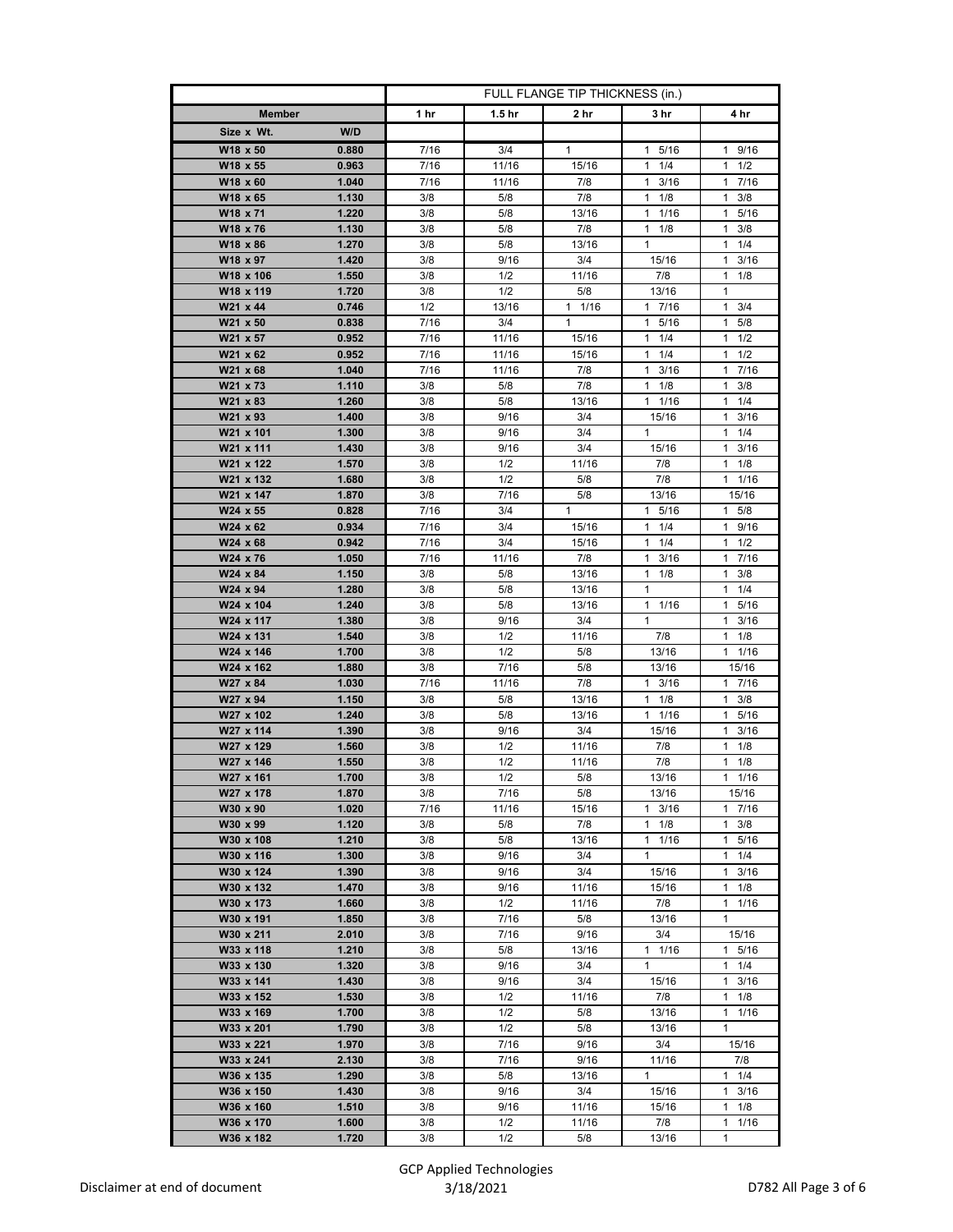|                |              | FULL FLANGE TIP THICKNESS (in.) |                        |                                   |                           |                                    |
|----------------|--------------|---------------------------------|------------------------|-----------------------------------|---------------------------|------------------------------------|
| <b>Member</b>  |              | 1 hr                            | 1.5 <sub>hr</sub>      | 2 hr                              | 3 hr                      | 4 hr                               |
| Size x Wt.     | W/D          |                                 |                        |                                   |                           |                                    |
| W36 x 194      | 1.810        | 3/8                             | 1/2                    | 5/8                               | 13/16                     | 1                                  |
| W36 x 210      | 1.960        | 3/8                             | 7/16                   | 9/16                              | 3/4                       | 15/16                              |
| W36 x 230      | 1.950        | 3/8                             | 7/16                   | 9/16                              | 3/4                       | 15/16                              |
| W36 x 245      | 2.080        | 3/8                             | 7/16                   | 9/16                              | 3/4                       | 7/8                                |
| W36 x 256      | 2.370        | 3/8                             | 3/8                    | 1/2                               | 11/16                     | 13/16                              |
| W36 x 260      | 2.180        | 3/8                             | 7/16                   | 9/16                              | 11/16                     | 7/8                                |
| W36 x 280      | 2.350        | 3/8                             | 3/8                    | 1/2                               | 11/16                     | 13/16                              |
| W36 x 300      | 2.500        | 3/8                             | 3/8                    | 1/2                               | 5/8                       | 3/4                                |
| Other          | 0.37         | 11/16                           | 1/8<br>1               | 1/2<br>1                          | 1 15/16                   | 2 7/16                             |
| Other          | 0.38         | 11/16                           | 1/8<br>1               | 1/2<br>1                          | 1 15/16                   | $2 \frac{3}{8}$                    |
| Other          | 0.39         | 11/16                           | 1<br>1/8               | 7/16<br>1                         | 1 15/16                   | $\overline{2}$<br>3/8              |
| Other          | 0.40         | 5/8                             | 1<br>1/8               | $\mathbf{1}$<br>7/16              | $1 \t7/8$                 | 5/16<br>$\mathbf{2}$               |
| Other          | 0.41         | 5/8                             | 1/16<br>1              | 7/16<br>$\mathbf{1}$              | 17/8                      | $\overline{2}$<br>5/16             |
| Other<br>Other | 0.42<br>0.43 | 5/8<br>5/8                      | 1/16<br>1<br>1<br>1/16 | 7/16<br>$\mathbf{1}$<br>1<br>7/16 | $1 \t7/8$<br>1 13/16      | $\overline{2}$<br>5/16<br>1/4<br>2 |
| Other          | 0.44         | 5/8                             | 1/16<br>1              | 1<br>3/8                          | 1 13/16                   | 2<br>1/4                           |
| Other          | 0.45         | 5/8                             | 1/16<br>1              | 3/8<br>$\mathbf{1}$               | 1 13/16                   | $2 \t1/4$                          |
| Other          | 0.46         | 5/8                             | 1<br>1/16              | 1<br>3/8                          | 1 13/16                   | $\mathbf{2}$<br>3/16               |
| Other          | 0.47         | 5/8                             | 1                      | 1<br>3/8                          | 1<br>3/4                  | $\overline{2}$<br>3/16             |
| Other          | 0.48         | 5/8                             | 1                      | 3/8<br>1                          | 3/4<br>1                  | 3/16<br>$\mathbf{2}$               |
| Other          | 0.49         | 5/8                             | 1                      | 5/16<br>1                         | 3/4<br>1                  | 1/8<br>$\overline{2}$              |
| Other          | 0.50         | 5/8                             | 1                      | 1<br>5/16                         | 1<br>3/4                  | 2<br>1/8                           |
| Other          | 0.51         | 9/16                            | 1                      | 5/16<br>1                         | 1 11/16                   | $\mathbf{2}^{\circ}$<br>1/8        |
| Other          | 0.52         | 9/16                            | 1                      | $\mathbf{1}$<br>5/16              | 1 11/16                   | $\overline{2}$<br>1/16             |
| Other          | 0.53         | 9/16                            | 1                      | 5/16<br>$\mathbf{1}$              | 1 11/16                   | 2<br>1/16                          |
| Other          | 0.54         | 9/16                            | 15/16                  | 1/4<br>1                          | 1 11/16                   | 1/16<br>2                          |
| Other          | 0.55         | 9/16                            | 15/16                  | 1/4<br>1                          | $\mathbf{1}$<br>5/8       | 2<br>1/16                          |
| Other          | 0.56         | 9/16                            | 15/16                  | $\mathbf{1}$<br>1/4               | 5/8<br>$\mathbf{1}$       | $\overline{\mathbf{c}}$            |
| Other          | 0.57         | 9/16                            | 15/16                  | 1<br>1/4                          | 1<br>5/8                  | 2                                  |
| Other          | 0.58         | 9/16                            | 15/16                  | 1/4<br>1                          | $\mathbf{1}$<br>5/8       | $\overline{2}$                     |
| Other          | 0.59         | 9/16                            | 15/16                  | 1/4<br>$\mathbf{1}$               | 5/8<br>$\mathbf{1}$       | 2                                  |
| Other          | 0.60         | 9/16                            | 15/16                  | 1<br>3/16                         | 9/16<br>$\mathbf{1}$      | 1 15/16                            |
| Other          | 0.61<br>0.62 | 9/16                            | 15/16                  | 3/16<br>1<br>1                    | 1<br>9/16<br>$\mathbf{1}$ | 1 15/16                            |
| Other<br>Other | 0.63         | 9/16<br>9/16                    | 7/8<br>7/8             | 3/16<br>$\mathbf{1}$<br>3/16      | 9/16<br>9/16<br>1         | 1 15/16<br>$1 \t7/8$               |
| Other          | 0.64         | 9/16                            | 7/8                    | 1<br>3/16                         | 1<br>9/16                 | 1<br>7/8                           |
| Other          | 0.65         | 1/2                             | 7/8                    | 3/16<br>1                         | 1<br>1/2                  | 7/8<br>$\mathbf{1}$                |
| Other          | 0.66         | 1/2                             | 7/8                    | 1<br>3/16                         | 1<br>1/2                  | 7/8<br>$\mathbf{1}$                |
| Other          | 0.67         | 1/2                             | 7/8                    | 1/8<br>1                          | 1/2<br>1                  | 7/8<br>1                           |
| Other          | 0.68         | 1/2                             | 7/8                    | 1<br>1/8                          | 1<br>1/2                  | 1 13/16                            |
| Other          | 0.69         | 1/2                             | 7/8                    | 1/8<br>1                          | 1/2<br>1                  | 1 13/16                            |
| Other          | 0.70         | 1/2                             | 7/8                    | 1/8<br>$\mathbf{1}$               | 17/16                     | 1 13/16                            |
| Other          | 0.71         | 1/2                             | 13/16                  | 1<br>1/8                          | 17/16                     | 1 13/16                            |
| Other          | 0.72         | 1/2                             | 13/16                  | 1<br>1/8                          | 17/16                     | $\mathbf{1}$<br>3/4                |
| Other          | 0.73         | 1/2                             | 13/16                  | 1/8<br>1                          | 7/16<br>1                 | 3/4<br>1                           |
| Other          | 0.74         | 1/2                             | 13/16                  | $\mathbf{1}$<br>1/16              | 17/16                     | 3/4<br>$\mathbf{1}$                |
| Other          | 0.75         | 1/2                             | 13/16                  | 1<br>1/16                         | 1<br>7/16                 | 1<br>3/4                           |
| Other          | 0.76         | 1/2                             | 13/16                  | 1/16<br>$\mathbf{1}$              | 3/8<br>1                  | 3/4<br>$\mathbf{1}$                |
| Other          | 0.77         | 1/2                             | 13/16                  | 1/16<br>$\mathbf{1}$              | 3/8<br>$\mathbf{1}$       | 1 11/16                            |
| Other          | 0.78         | 1/2                             | 13/16                  | $\mathbf{1}$<br>1/16              | 1<br>3/8                  | 1 11/16                            |
| Other<br>Other | 0.79<br>0.80 | 1/2<br>1/2                      | 13/16<br>13/16         | 1/16<br>1<br>$\mathbf{1}$<br>1/16 | 1<br>3/8<br>3/8<br>1      | 1 11/16<br>1 11/16                 |
| Other          | 0.81         | 1/2                             | 13/16                  | $\mathbf{1}$<br>1/16              | $\mathbf{1}$<br>3/8       | 1 11/16                            |
| Other          | 0.82         | 7/16                            | 3/4                    | 1                                 | 5/16<br>1                 | 5/8<br>1.                          |
| Other          | 0.83         | 7/16                            | 3/4                    | $\mathbf{1}$                      | $\mathbf{1}$<br>5/16      | $\mathbf{1}$<br>5/8                |
| Other          | 0.84         | 7/16                            | 3/4                    | $\mathbf{1}$                      | 1 5/16                    | 5/8<br>1                           |
| Other          | 0.85         | 7/16                            | 3/4                    | 1                                 | 5/16<br>1                 | 5/8<br>1                           |
| Other          | 0.86         | 7/16                            | 3/4                    | 1                                 | $\mathbf{1}$<br>5/16      | 1<br>5/8                           |
| Other          | 0.87         | 7/16                            | 3/4                    | $\mathbf{1}$                      | 5/16<br>$\mathbf{1}$      | 5/8<br>1                           |
| Other          | 0.88         | 7/16                            | 3/4                    | 1                                 | 1 5/16                    | 9/16<br>$\mathbf{1}$               |
| Other          | 0.89         | 7/16                            | 3/4                    | 1                                 | 1<br>1/4                  | 9/16<br>1                          |
| Other          | 0.90         | 7/16                            | 3/4                    | $\mathbf{1}$                      | $\mathbf{1}$<br>1/4       | 9/16<br>$\mathbf{1}$               |
| Other          | 0.91         | 7/16                            | 3/4                    | $\mathbf{1}$                      | 1/4<br>1                  | 9/16<br>$\mathbf{1}$               |
| Other          | 0.92         | 7/16                            | 3/4                    | 15/16                             | 1<br>1/4                  | 1<br>9/16                          |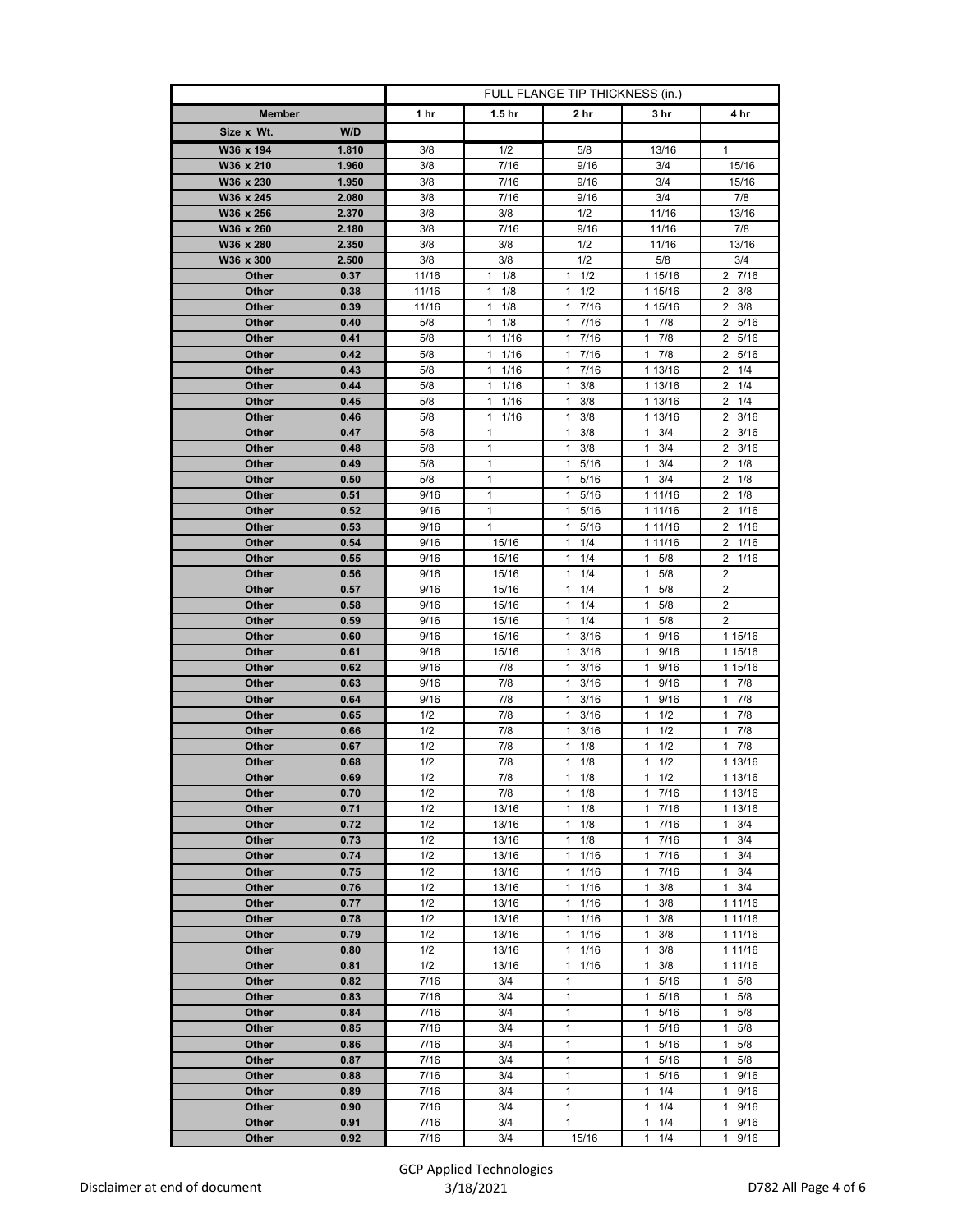|                |              | FULL FLANGE TIP THICKNESS (in.) |                   |                |                        |                                   |
|----------------|--------------|---------------------------------|-------------------|----------------|------------------------|-----------------------------------|
| <b>Member</b>  |              | 1 hr                            | 1.5 <sub>hr</sub> | 2 hr           | 3 hr                   | 4 hr                              |
| Size x Wt.     | W/D          |                                 |                   |                |                        |                                   |
| Other          | 0.93         | 7/16                            | 3/4               | 15/16          | 11/4                   | 9/16<br>$\mathbf{1}$              |
| Other          | 0.94         | 7/16                            | 3/4               | 15/16          | 1/4<br>$\mathbf{1}$    | 1/2<br>$\mathbf{1}$               |
| Other          | 0.95         | 7/16                            | 11/16             | 15/16          | $\mathbf{1}$<br>1/4    | 1/2<br>1                          |
| Other          | 0.96         | 7/16                            | 11/16             | 15/16          | 1/4<br>1               | 1<br>1/2                          |
| Other          | 0.97         | 7/16                            | 11/16             | 15/16          | $\overline{1}$<br>3/16 | $\mathbf{1}$<br>1/2               |
| Other          | 0.98         | 7/16                            | 11/16             | 15/16          | 3/16<br>$\mathbf{1}$   | 1/2<br>1                          |
| Other          | 0.99         | 7/16                            | 11/16             | 15/16          | $1 \t3/16$             | 1<br>1/2                          |
| Other          | 1.00         | 7/16                            | 11/16             | 15/16          | $\mathbf{1}$<br>3/16   | 1/2<br>1                          |
| Other          | 1.01         | 7/16                            | 11/16             | 15/16          | 3/16<br>1              | 7/16<br>1                         |
| Other          | 1.02         | 7/16                            | 11/16             | 15/16          | 3/16<br>$\mathbf{1}$   | 7/16<br>1                         |
| Other          | 1.03         | 7/16                            | 11/16             | 7/8            | 1<br>3/16              | 1<br>7/16                         |
| Other          | 1.04         | 7/16                            | 11/16             | 7/8            | $\mathbf{1}$<br>3/16   | $\mathbf{1}$<br>7/16              |
| Other          | 1.05         | 7/16                            | 11/16             | 7/8            | 1<br>3/16              | 7/16<br>1                         |
| Other<br>Other | 1.06<br>1.07 | 3/8<br>3/8                      | 11/16<br>11/16    | 7/8<br>7/8     | 1/8<br>1<br>1<br>1/8   | 7/16<br>1<br>$\mathbf{1}$<br>7/16 |
| Other          | 1.08         | 3/8                             | 11/16             | 7/8            | 1/8<br>1               | $\mathbf{1}$<br>3/8               |
| Other          | 1.09         | 3/8                             | 11/16             | 7/8            | 1/8<br>$\mathbf{1}$    | 3/8<br>1                          |
| Other          | 1.10         | 3/8                             | 11/16             | 7/8            | 1<br>1/8               | 1<br>3/8                          |
| Other          | 1.11         | 3/8                             | 5/8               | 7/8            | $\mathbf{1}$<br>1/8    | $\mathbf{1}$<br>3/8               |
| Other          | 1.12         | 3/8                             | 5/8               | 7/8            | 1/8<br>1               | 3/8<br>1                          |
| Other          | 1.13         | 3/8                             | 5/8               | 7/8            | 1/8<br>1               | 3/8<br>$\mathbf{1}$               |
| Other          | 1.14         | 3/8                             | 5/8               | 7/8            | 1<br>1/8               | 1<br>3/8                          |
| Other          | 1.15         | 3/8                             | 5/8               | 13/16          | 1/8<br>1               | 3/8<br>1                          |
| Other          | 1.16         | 3/8                             | 5/8               | 13/16          | $\mathbf{1}$<br>1/16   | 5/16<br>$\mathbf{1}$              |
| Other          | 1.17         | 3/8                             | 5/8               | 13/16          | 1/16<br>1              | 1<br>5/16                         |
| Other          | 1.18         | 3/8                             | 5/8               | 13/16          | 1/16<br>1              | 1<br>5/16                         |
| Other          | 1.19         | 3/8                             | 5/8               | 13/16          | 1/16<br>1              | $\mathbf{1}$<br>5/16              |
| Other          | 1.20         | 3/8                             | 5/8               | 13/16          | $\mathbf{1}$<br>1/16   | 5/16<br>1                         |
| Other          | 1.21         | 3/8                             | 5/8               | 13/16          | 1/16<br>1              | 5/16<br>1                         |
| Other          | 1.22         | 3/8                             | 5/8               | 13/16          | $\overline{1}$<br>1/16 | $\mathbf{1}$<br>5/16              |
| Other          | 1.23         | 3/8                             | 5/8               | 13/16          | $1 \t1/16$             | 1<br>5/16                         |
| Other          | 1.24         | 3/8                             | 5/8               | 13/16          | $1 \t1/16$             | 5/16<br>1                         |
| Other          | 1.25         | 3/8                             | 5/8               | 13/16          | $\mathbf{1}$<br>1/16   | 1<br>1/4                          |
| Other          | 1.26<br>1.27 | 3/8                             | 5/8               | 13/16          | 1/16<br>1<br>1         | 1/4<br>1<br>1/4<br>1              |
| Other<br>Other | 1.28         | 3/8<br>3/8                      | 5/8<br>5/8        | 13/16<br>13/16 | $\mathbf{1}$           | 1/4<br>1                          |
| Other          | 1.29         | 3/8                             | 5/8               | 13/16          | $\mathbf{1}$           | 1/4<br>1                          |
| Other          | 1.30         | 3/8                             | 9/16              | 3/4            | $\mathbf{1}$           | $\mathbf{1}$<br>1/4               |
| Other          | 1.31         | 3/8                             | 9/16              | 3/4            | 1                      | 1/4<br>1                          |
| Other          | 1.32         | 3/8                             | 9/16              | 3/4            | $\mathbf{1}$           | 1/4<br>1                          |
| Other          | 1.33         | 3/8                             | 9/16              | 3/4            | 1                      | 1/4<br>$\mathbf{1}$               |
| Other          | 1.34         | 3/8                             | 9/16              | 3/4            | 1                      | $1 \t1/4$                         |
| Other          | 1.35         | 3/8                             | 9/16              | 3/4            | $\mathbf{1}$           | 3/16<br>1                         |
| Other          | 1.36         | 3/8                             | 9/16              | 3/4            | $\mathbf{1}$           | $\mathbf{1}$<br>3/16              |
| Other          | 1.37         | 3/8                             | 9/16              | 3/4            | 1                      | 3/16<br>1                         |
| Other          | 1.38         | 3/8                             | 9/16              | 3/4            | 1                      | 3/16<br>1                         |
| Other          | 1.39         | 3/8                             | 9/16              | 3/4            | 15/16                  | 1<br>3/16                         |
| Other          | 1.40         | 3/8                             | 9/16              | 3/4            | 15/16                  | 3/16<br>1                         |
| Other          | 1.41         | 3/8                             | 9/16              | 3/4            | 15/16                  | $\mathbf{1}$<br>3/16              |
| Other          | 1.42         | 3/8                             | 9/16              | 3/4            | 15/16                  | 1<br>3/16                         |
| Other          | 1.43         | 3/8                             | 9/16              | 3/4            | 15/16                  | 1<br>3/16                         |
| Other          | 1.44         | 3/8                             | 9/16              | 3/4            | 15/16                  | 3/16<br>$\mathbf{1}$              |
| Other<br>Other | 1.45<br>1.46 | 3/8<br>3/8                      | 9/16<br>9/16      | 3/4<br>3/4     | 15/16<br>15/16         | 1<br>1/8<br>1/8<br>1              |
| Other          | 1.47         | 3/8                             | 9/16              | 11/16          | 15/16                  | 1<br>1/8                          |
| Other          | 1.48         | 3/8                             | 9/16              | 11/16          | 15/16                  | 1/8<br>1                          |
| Other          | 1.49         | 3/8                             | 9/16              | 11/16          | 15/16                  | 1/8<br>1                          |
| Other          | 1.50         | 3/8                             | 9/16              | 11/16          | 15/16                  | $\mathbf{1}$<br>1/8               |
| Other          | 1.51         | 3/8                             | 9/16              | 11/16          | 15/16                  | 1/8<br>1                          |
| Other          | 1.52         | 3/8                             | 9/16              | 11/16          | 15/16                  | 1/8<br>1                          |
| Other          | 1.53         | 3/8                             | 1/2               | 11/16          | 7/8                    | 1/8<br>1                          |
| Other          | 1.54         | 3/8                             | 1/2               | 11/16          | 7/8                    | 1/8<br>1                          |
| Other          | 1.55         | 3/8                             | 1/2               | 11/16          | 7/8                    | 1/8<br>1                          |
| Other          | 1.56         | 3/8                             | 1/2               | 11/16          | 7/8                    | 1/8<br>1                          |